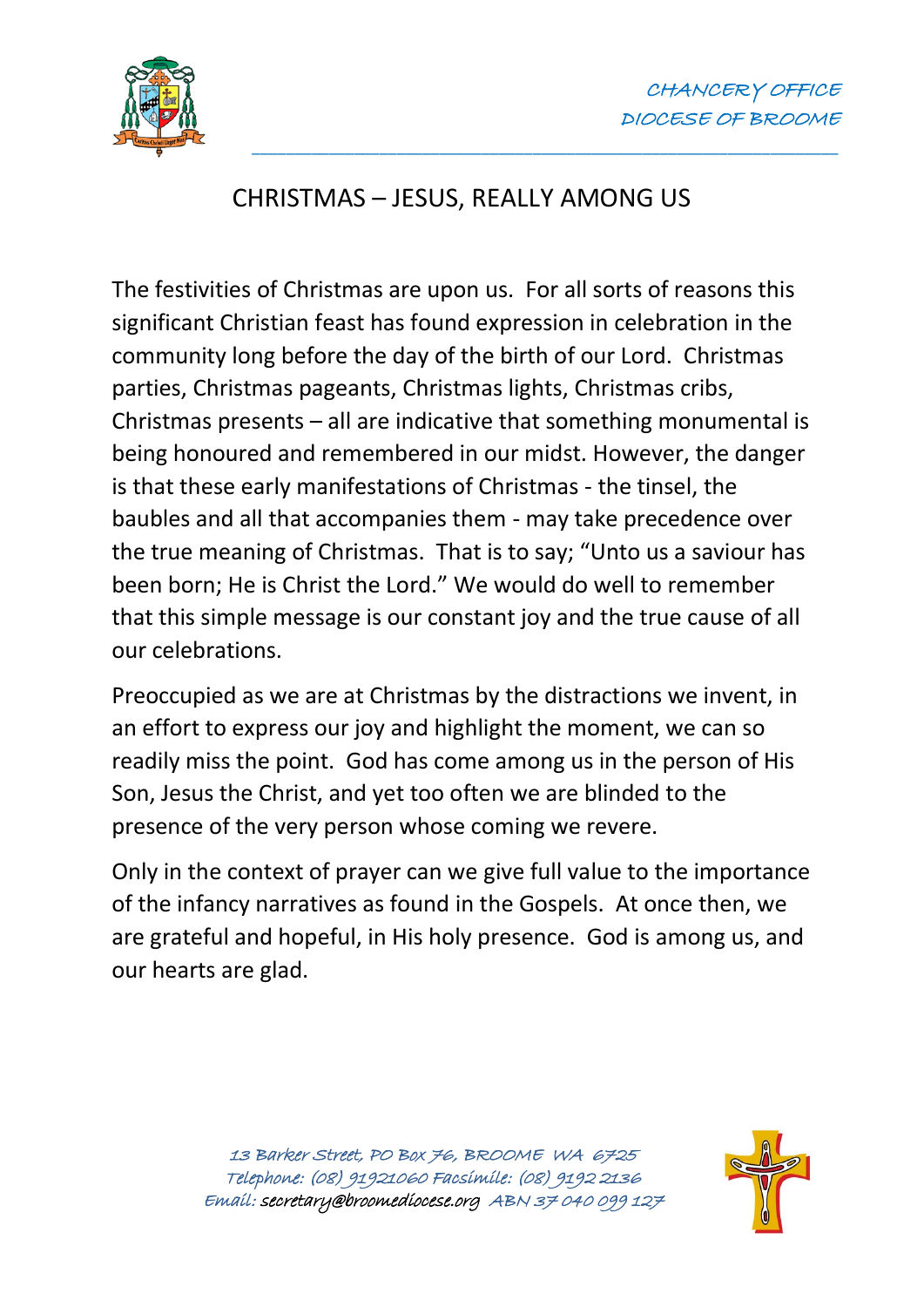Not so long ago a Religious Sister went to a Catholic School to greet a class of ten year olds and speak to them about her trip to the Holy Land. She showed some pictures and slides of all the historically important places she had visited: Bethlehem, Nazareth, Bethany, Jerusalem and a host of others places referred to in Scripture.

What is worrisome about her story, as she later related it, are the questions asked by one child in the class: "Was Jesus a person? Was He for real?" This ignorance sounds appalling to many of us but in fact a recent survey has stated that 40 percent of adults in England believe that Jesus was not a real person! Sadly, we live in pagan times.

In our passing on of the faith we need to be clear, to those who will listen, that Jesus is not some Super hero of comic book fame. No, He is indeed real. He is not a figment of someone's imagination. We know from the works of historians in ancient times that the existence of Jesus is beyond question. However, other questions, even for true believers, await an answer: Is Jesus so real to me that I see in Him the model of how I should live? Do I believe in the depths of my heart that He is my Lord and Saviour? Am I prepared to follow Him as His disciple and live my life as He has called on me to do?

In our prayerful reflections during this feast of Christmas the story of Jesus' birth should instil in us not only an immense joy but also a sense of gratitude to God whose love for us knows no bounds. As we hear the words of the Gospel proclaiming the wonder of the birth of our Lord, then like Mary, we should treasure these words and ponder them in our hearts.

*The Angel said to them, Do not be afraid; for see – I am bringing you good news of great joy for all the people: To you is born this day in the city of David a Saviour, Who is the Messiah, The Lord. Luke 2:10-11*